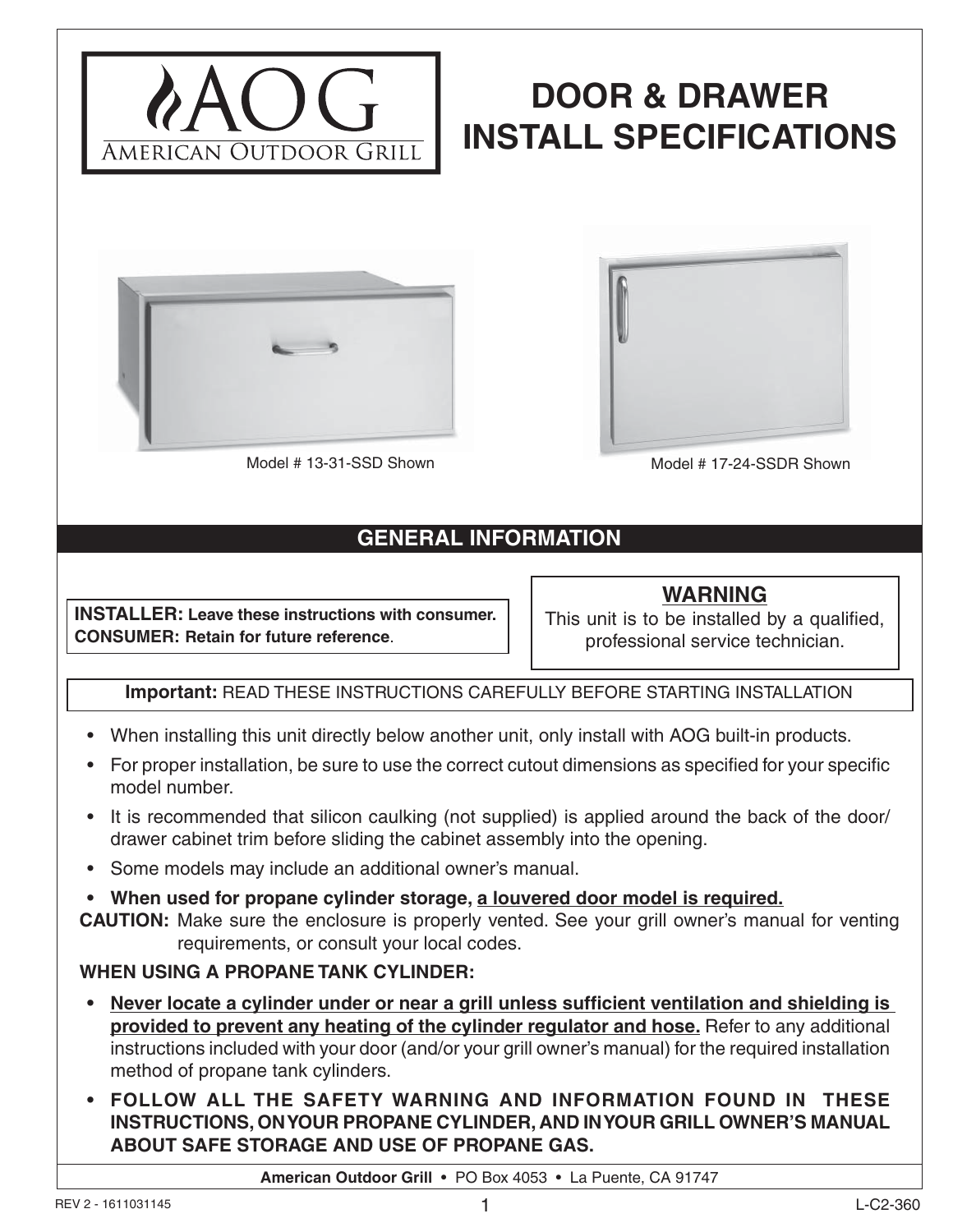# **INSTALLATION GUIDELINES**

**For proper installation, be sure to use the correct cutout**  dimensions as specified for your specific model number. Locate **your model on the following pages for dimensions, and reference the cut-out diagram of your unit for proper orientation.**

## **DOOR**

Slide in and fasten the unit securely into the island enclosure using the appropriate hardware for your enclosure (not supplied) through the installation screw slots in the top and bottom of the unit.

#### **For doors with propane tank trays:**

To use, simply open the door, pull out the sliding cylinder tray, place your cylinder on the tray and push the tray back in. The cylinder is now ready for connection to your grill.

**Important: Refer to any additional instructions included with your door for the required installation method of propane tank cylinders.**

## **DRAWER**

Before installing your drawer, remove the drawer from its base by completely pulling it out. Release the drawer from the drawer slides by pressing the black lever down on the right side, and up on the left side (Fig 2-3). Then pull outward on the drawer until it comes free of the runners.

- **1.** In order to properly support the weight of your drawer, it is necessary to provide a secure, level surface in the rear of the unit (see Fig 2-4). This may be accomplished by using bricks, 2 X 4's, etc. Be sure that the height of this rear support is  $1/8$ " higher than that of the front opening support, so that your drawer sits level.
- **2.** Slide in and fasten the unit securely into the island enclosure using the appropriate hardware for your construction (not supplied) through the installation screw slots in the top and bottom of the unit.
- **3.** To re-attach the drawer; extend the drawer slides completely and align the drawer into the slides, pushing the drawer closed. Open the drawer to verify that it has locked in place.



**Fig. 2-1** Door cut-out diagram



**Fig. 2-2** Drawer cut-out diagram



**Fig. 2-3** Releasing drawer from slides



**Fig. 2-4** Drawer Installation (Side View)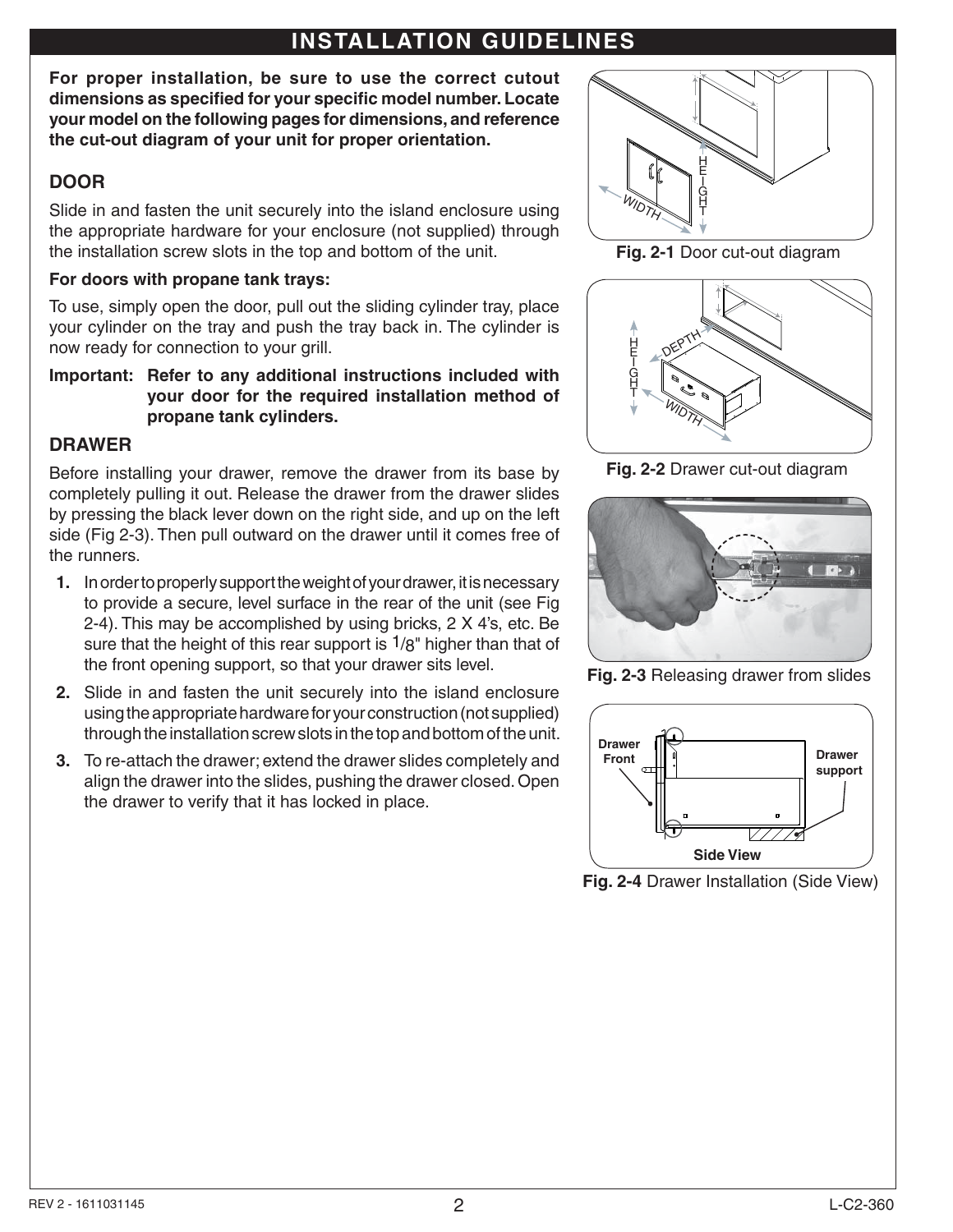## **DOORS & DRAWERS**

## Cut-out is **height x width x depth**



**MASONRY DRAWER MODEL:** 13-31-SSD **CUT-OUT:** 13" x 31" x 20 ½"



**SINGLE ACCESS DOOR\* MODEL:** 14-20-SSDR **CUT-OUT:** 15" x 20 ½"



**DOUBLE DRAWERS MODEL:** 16-15-DSSD **CUT-OUT:** 16" x 14 ½" x 20 ½"



**SINGLE ACCESS DOOR\* MODEL:** 20-14-SSDR **CUT-OUT:** 21" x 14 ½"



**SINGLE ACCESS DOOR WITH TANK TRAY AND LOUVERS\* MODEL:** 20-14-SSDLV **CUT-OUT:** 21" x 14 ½" x 20 ½"



**SINGLE ACCESS DOOR\* MODEL:** 17-24-SSDR **CUT-OUT:** 18" x 24 ½"



**SINGLE ACCESS DOOR MODEL:** 17-24-SD **CUT-OUT:** 17 ½" x 24 ½"



**SINGLE ACCESS DOOR MODEL:** 20-14-SD **CUT-OUT:** 20 ½" x 14 ½"



**SINGLE ACCESS DOOR WITH LOUVERS MODEL:** 20-14-SDV **CUT-OUT:** 20 ½" x 14 ½"



**DOUBLE ACCESS DOORS MODEL:** 20-30-SD **CUT-OUT:** 20 ½" x 30"



**DOOR WITH DOUBLE DRAWERS MODEL:** 18-30-SSDD **CUT-OUT:** 18 ½" x 30" x 26"



**DOUBLE ACCESS DOORS MODEL:** 20-30-SSD **CUT-OUT:** 21" x 30"



**DOOR WITH DOUBLE DRAWERS AND PLATTER STORAGE MODEL:** 18-36-SSDD **CUT-OUT:** 18 ½" x 36 ½" x 26"

*Also available: (not shown)*

| <b>MODEL: 14-20-SSDL</b>  |
|---------------------------|
| <b>MODEL: 17-24-SSDL</b>  |
| <b>MODEL: 20-14-SSDL</b>  |
| MODEL: 24-17-SSDL or SSI  |
| <b>MODEL: 20-14-SSDRV</b> |
| <b>MODEL: 12-18-SD</b>    |
| <b>MODEL: 18-12-SD</b>    |
| <b>MODEL: 24-17-SD</b>    |
| <b>MODEL: 14-20-SD</b>    |
| <b>MODEL: 16-39-SSD</b>   |
|                           |

**CUT-OUT:** 15" x 20 1/2" **CUT-OUT:** 18" x 24 1/2" **CUT-OUT:** 21" x 14 1/2" **DR CUT-OUT:** 25" x 17 1/2" **CUT-OUT:** 21" x 14 1/2" x 20 1/2" **CUT-OUT:** 12 ½" x 18 ½" **CUT-OUT:** 18 ½" x 12 ½" **CUT-OUT:** 24 ½" x 17 ½" **CUT-OUT:** 14 ½" x 20 ½" **CUT-OUT:** 16" x 39"

\* Available in left or right hinge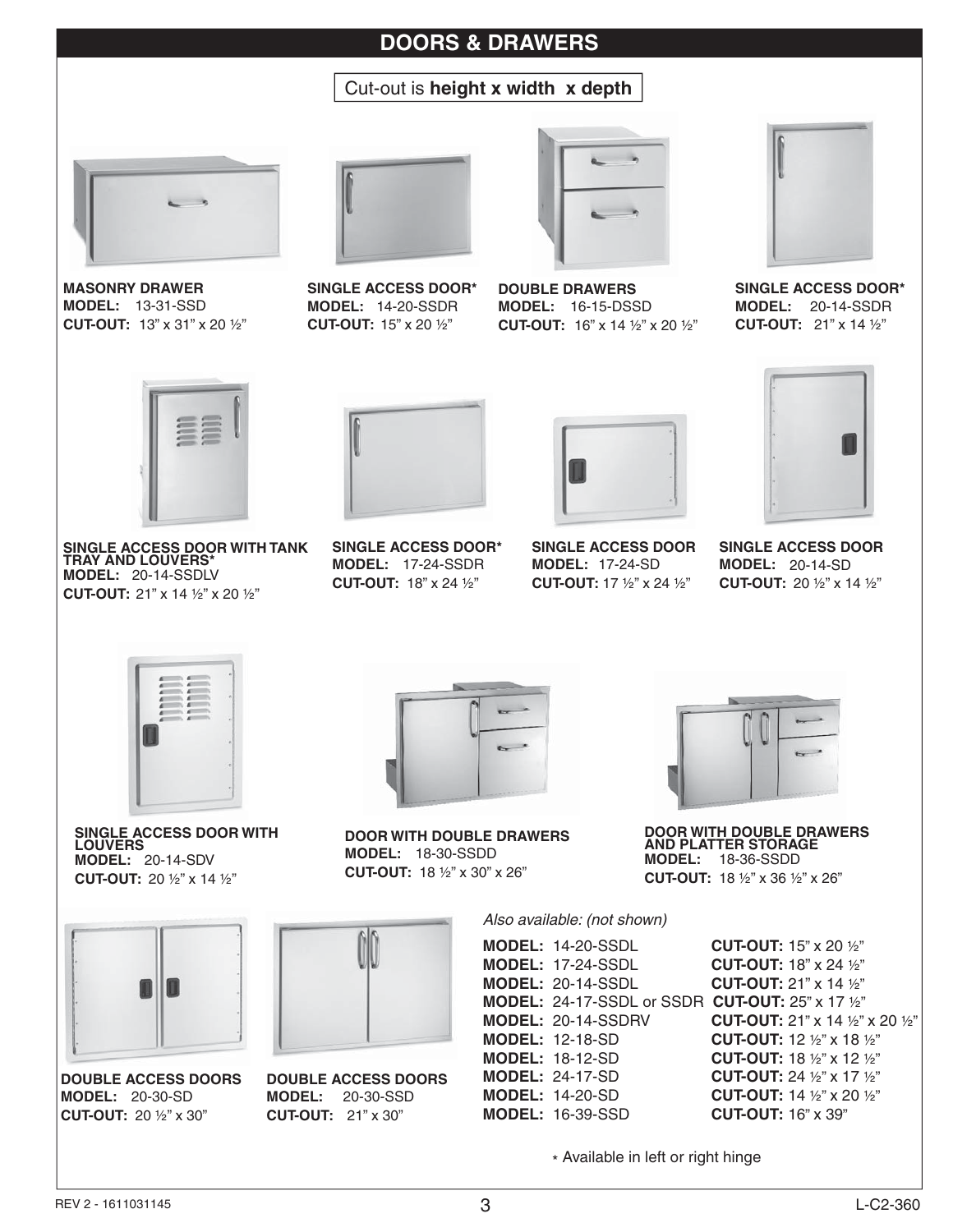## **CARE & CLEANING**

By following these recommendations, you will enjoy the beauty and convenience of your unit for many years to come.

## **STAINLESS STEEL**

Clean your unit by first using stainless steel grill cleaner to remove grease and dirt. Always wipe with the grain (See Fig. 4-1). Next, apply stainless steel polish and wipe down using polish wipes to restore the stainless steel color.

If your unit is installed in a seaside (salt air) or poolside (chlorine) location, it will be more susceptible to corrosion and must be maintained/cleaned more frequently. Do not store chemicals (such as chlorine or fertilizer) near your stainless steel unit.

Due to the nature of stainless steel, surface iron oxide deposits may appear. Do not be alarmed – these deposits are removable with stainless-steel cleaner through prompt and periodic maintenance. If not attended to promptly, permanent pitting may occur.



**Fig. 4-1**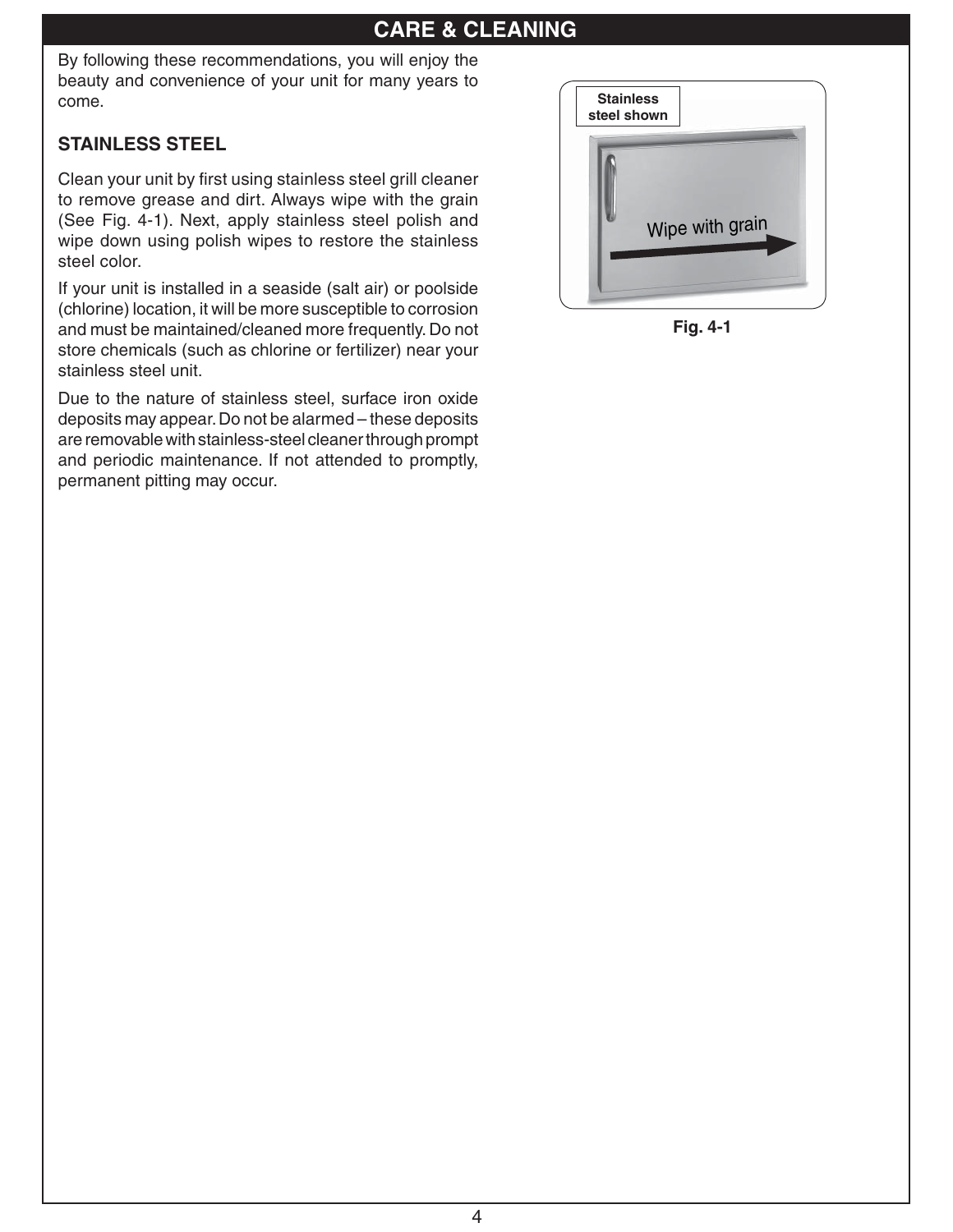# **SAFE USE & MAINTENANCE OF PROPANE GAS CYLINDERS**

**IMPORTANT FOR YOUR SAFETY**

#### **READ AND FOLLOW ALL WARNINGS PROVIDED WITH THE PROPANE-GAS CYLINDER.**

When operating this appliance with a propane-gas cylinder, these instructions and warnings **MUST** be observed. **FAILURE TO DO SO MAY RESULT IN A SERIOUS FIRE OR EXPLOSION.** 

#### **CYLINDER/CONNECTOR REQUIREMENTS**

- **a.** Propane-gas cylinders, valves, and hoses must be maintained in good condition and must be replaced if there is visible damage to either the cylinder or valve. If the hose is cut or shows excessive abrasion or wear, it must be replaced before using the gas appliance (see **e**.).
- **b.** This unit, when used with a cylinder, should be connected to a standard 5-gallon (20 lb.) propane-gas cylinder equipped with an OPD (Overfill Prevention Device). The OPD has been required on all cylinders sold since October 1,1998, to prevent overfilling.
- **c.** Cylinder dimensions should be approximately 12" (30.5 cm) in diameter and 18" (45.7 cm) high. Cylinders must be constructed and marked in accordance with the **Specifications for Propane Gas Cylinders of the U.S.** *Department of Transportation (D.O.T.)* or the National Standard of Canada, *CAN/CSA-B339, Cylinders, Spheres, and Tubes for Transportation of Dangerous Goods.*
- **d.** The cylinder used must include a collar to protect the cylinder valve, and the cylinder supply system must be arranged for vapor withdrawal.
- **e.** The pressure regulator and hose assembly used must match the specification for Type I by *ANSI Z 21.58-2005/ CGA 1.6-2005* (see Fig. 5-1).
- **f.** The propane-gas cylinder valve must be equipped with a cylinder connection coupling device, described as Type I in the standard defined in paragraph **e**. above. This device is commonly described as an Acme thread quick coupler.
- **g.** If the propane-gas cylinder comes with a dust plug, place the dust cap on the cylinder valve outlet whenever the cylinder is not in use.

#### **QUICK COUPLER OPERATION**

**To connect the regulator/hose assembly to the propane**gas cylinder valve fitting: Press the hand nut on the regulator over the Acme thread fitting on the cylinder valve. Turn the hand nut clockwise to engage the threads and tighten until snug.

The use of pliers or a wrench should not be necessary. Only cylinders marked "propane" may be used.

**To disconnect**: Turn the hand nut counterclockwise until detached (Fig. 5-1).

- **Important:** Before using the unit, and after each time the cylinder is removed and reattached, check the hose for wear (see **a**.) and check all connections for leaks. Turn off the unit valves and open the main cylinder valve, then check connections with soapy water. Repair any leaks before lighting the unit.
- **CAUTION:** Always turn the propane cylinder main valve off after each use, and before moving the unit and cylinder or disconnecting the coupling. This valve must remain closed and the cylinder disconnected while the appliance is not in use, even though the gas flow is stopped by a safety feature when the coupler is disconnected.

**Carefully** inspect the hose assembly each time before the gas is turned on. A cracked or frayed hose must be replaced immediately.

If the appliance is stored indoors, the cylinder must be disconnected and removed. Disconnected cylinders must be stored outdoors, out of the reach of children, with threaded valve plugs tightly installed, and must not be stored in a building, garage, or any other enclosed area.

#### **FOR YOUR SAFETY**

- **a.** DO NOT store a spare propane-gas cylinder under or near this appliance.
- **b.** NEVER fill the cylinder beyond 80-percent full.
- **c.** IF THE INFORMATION IN **a.** AND **b.** IS NOT FOLLOWED EXACTLY, A FIRE CAUSING DEATH OR SERIOUS INJURY MAY OCCUR.



#### **ENCLOSURE REQUIREMENTS**

**FOR YOUR SAFETY, you must provide the openings listed below for replacement air and cross-ventilation of the unit enclosure. One side of the enclosure shall be left completely open to the outside; OR 4 (minimum) ventilation openings MUST be created (reference Fig. 5-1):**

**Each opening must have a minimum of 10 sq. in. of free area. The openings must be equally sized and unobstructed.** Two openings must be in the side walls of the enclosure, at the top level, and spaced at 180 degrees. The openings must begin 1" or less below the countertop level and end no more than 5" below the countertop level.

Two openings must be in the side walls of the enclosure, at the floor level, and spaced at 180 degrees. The openings must begin 1" or less above the floor level and end no more than 5" above the floor level.

To achieve the proper ventilation, you may use RHP venting panels (PN 5510-01) as shown. Contact your dealer. **KEEP THE VENT OPENINGS AND SURROUNDING AREA OF THE ENCLOSURE CLEAN AND FREE OF OBSTRUCTIONS AT ALL TIMES.**

**WARNING:** Ventilation openings in side walls shall not communicate directly with other enclosures of the outdoor cooking gas appliance.